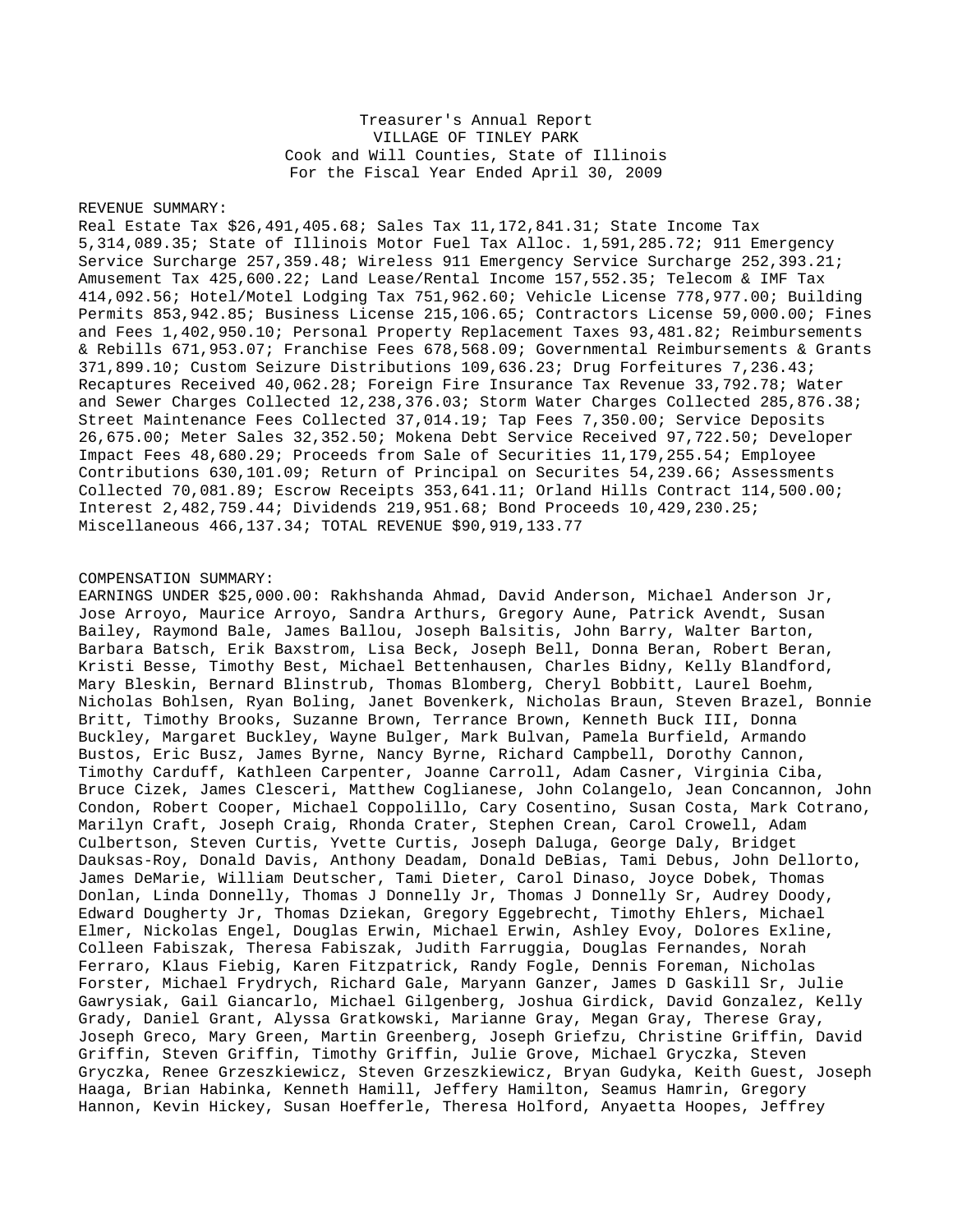Horbaczewski, Tyson Huebner, Beth Hughes, Michael Hughes, Rae Hughes, Randal Huizenga, Anmarie Humenik, William James, Denise Jawor, Maria Jeffries, Daria Jenczmionka, Michael Jenczmionka, Sharon Jenczmionka, Mary Jogmen, Brian Johnson, Shydale Jones, Carol Jordan, Thomas Jordan, Margaret Judges, Ralph Jungles, Michael Jutton, Pamela Kanger, Julie Kanjo, Kenneth T Karczewski, Sharon Kauffmann, John Kelley, Linda Kelly Donovan, Mary Kepner, Martin Kern, Alison Kiedaisch, Rosemarie Kielbase, Kathleen Kilgore, Mark Kimzey, Carol Klaus, Bryan Kluever, Earl Knupp, Claudia Kolb, Joseph Konrath, Ann Kot, Allison Kubicki, Bridget Kubicki, Karen Kubik, Stacy Kundinger, Michael Kushner, Rachel Labriola, Patricia LaBudda, Kathleen Lakeberg, Arturo Lamas, Cindi Layman, Angelo Lazzara, James Leikel, Bruno Leleika, Susan Lennon, Michael Leonard, Jennifer Lilly, Julie Lindeman, Neal Litko, Huili Liu, George Long, Danielle Luke, Amy Lukich, Diane Lynch, Jeffrey Lynch, Richard Macias, Brandon Magalski, Brian Maher, Dennis Mahoney, Beverly Malchow, Edward Malone, Mary Ann Mancari, Peter Marianovich, Steven Martino, Michael Mathews, Adam Maus, James Maxwell, Anthony Mazzuca, Kathryn McCabe, Jesse McCrary, Katherine McGinnis, Owen McGinnis, Timothy McGurty, Donald McKay, Robert Medema, Alfonso Mejia, Scott Merritt, Michael Milazzo, Zachary Miller, William Mix, Ronald Mnichowski, Henrikas Mockus, Melissa Mockus, Matthew Mohan, Lorie Moller, Matthew Moore, Candice Morrison, William Murray, William Muzzall, John Nagle, Nancy Nanfeldt, Matthew Navas, Marilyn Nelson, Bryan Nemeth, John Nickless, Stacy Nietfeldt, Barbara Nowak, Chester Nowak, John Obert-Hong, Michelle O'Connell, Joseph O'Dette, Daniel O'Dwyer, Brett Oftedahl, Barbara Oliver, Thomas D O'Sullivan, Susan Pall, Richard Palmer Jr, Karen Palys, Kevin Palys, Matthew Panfil, Ellen Parisi, Bradley Parker, Katherine Parker, Lisa Patterson, Stanley Pedziwiatr, Eric Peters, Eric Petravich, Phoumany Phouybanhdyt, Susan Pilipauskas, Lauren Polusky, Tedd Post, Pamela Potempa, Renee Poynter, Cynthia Proffitt, William Proper, Silby Pulikkan, Todd Rabideau, Gina Rago, Mark Rago, Daniel Ralphson, Matthew Randall, Cindy Rauch, Patrick Rea, Eileen Regan, Maryanne Reid, Casey Renz, Paul Reyes, Robert Reynolds II, Shawn Richards, William Richey, Annette Rickerson, Kurt Riester, Lawrence Rizzo, Judith Rock, Norman Roney, Andrew Rothermel, Charles Russ, James Rygula, Donald Sachnoff, James Sanchez, Christopher Schabert, Alan Schellhorn, Karen Schutt, Mary Scott, David Seaman, Donna Serafin, Tracy Serafino, Sarah Shank, Christopher Shworles, Grzegorz Skwara, Jason Slager, Cheryl Smith, Joseph Smulevitz, Robert Soga, Barbara Spencer, Thomas Staunton, Bunnie Stein, Jeffrey Storcz, Victor Storino, Lenore Sullivan, Bonnie Swaim, Jacqueline Switalski, Gwendolyn Tam, James Tamburo, Robert Taylor, Tyler Teaney, Kimberly Tessmann, Joseph Tieri, Christopher Tillson, Thomas Tonra Jr, Dorothy Trennert, Catherine Trongeau, John Tucker, Mary Tueth, William Turner Jr., Paul Tuuk, Kelly Twomey, Jennifer Urbanski, Jason Vaccaro, Alison Valois, Michele Vandervliet, Heather Vargos, Charles Vetterick, Stephen Vick, Patrick Wade, Susan Wagner, Harvey Walden III, Mary Walton, Christina Wetzel, Frank White, Lisa Wilamowski, Joy Wilder, Jillian Wiora, Michael Wittman, James Wooten, Judith Wyman, Floyd Younker, Laura Zalewski, Sharon Zavala, Larry Zielinski, Carol Ziemba. EARNINGS FROM \$25,000.00 TO \$49,999.99: Amelia Bayer, Sharon Beauchamp, Jerry Behrens, Karen Beran, Robert Bettenhausen, James Black, Ava Brescia, Ronald Bruning, Jean Bruno, Susan Busz, Robert Buttala Jr, Elizabeth Calomino, Patrick Carr, Amy Chmura, Therese Chojnacki, Nancy Donahue, Bryan Duesing, John Erskine, Martin Figliulo, Kevin Flick, Claudette Flowers, Donna Framke, Jeffrey French, Leticia Frydrych, Gerry Gabriel, James D Gaskill, April Geigner, Frank German, Dennis Gotkowski, Jeffery Grigoletti, Arlene Hayes, Lynn Heed, Frances Heinemann, Nancy Hoag, Paul Hurt, James Janda, Eileen Keating, Gregory King, Stephen Klotz, Joanne Konrath, Roxanne Konrath, Michael Kopycinski, Jennifer Lowe, Mark Magalski, Lee Mager, Denise Maiolo, Anthony J Mazziotta, Anthony P Mazziotta, Daniel Mazziotta, Laura McFarland, Charles Messina, Brian Millerick, Lynn Mondry, Daniel Moore, Meryle Motz, Judith Nabzdyk, Dina Navas, Eric Noonan, Timothy O'Hagan, James Owczarski, Diane Panfil, Terri Pignatiello, Maryann Pyrzynski, Scott Rabideau, Daniel Reda, George Rock, Meghan Samaras, Michael Schabert, Victoria Sedorook, Thomas Slepski, Robert Slikas, Phillip Staros, Chris Stube, Todd Swartzentruber, Heidi Twomey, Mary Tyrus, Lisa Valley, William Vanderveen, John Waishwell, Leonard Wiencek,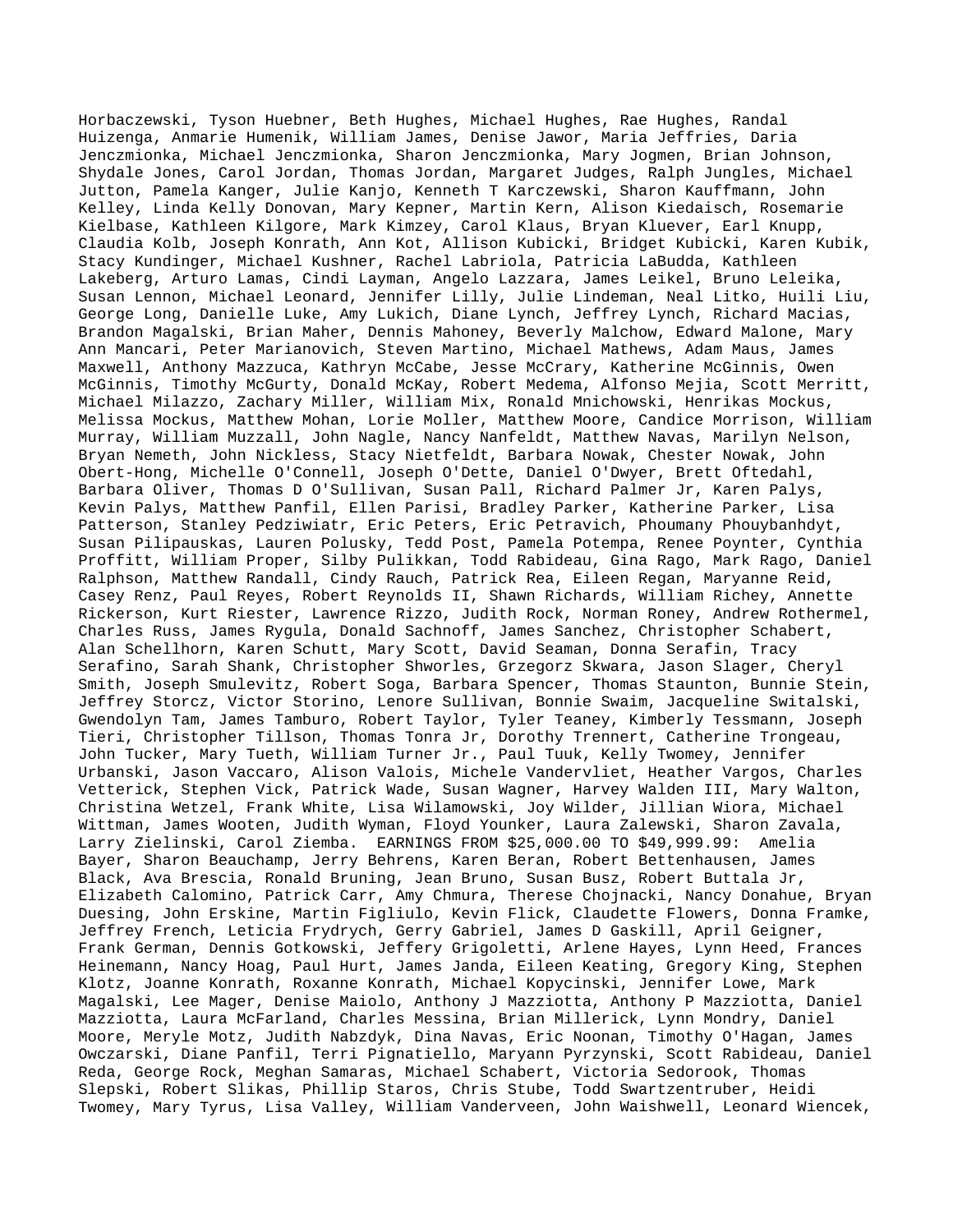Scott Wood, Megan Young, Edward Zabrocki. EARNINGS FROM \$50,000.00 TO \$74,999.99: Joy Anhalt, Troy Barden, Roger Barton, Alan Bechtel, Mark Bettenhausen, Jennifer Bishop, Betty Borrowdale, Russell Borrowdale, Walter Braun, Sandra Budwash, Kathleen Cahill, Sheryl Carroll, Michael Chambers, Stephen Clemmer, Heather Cody, William Couch, Samuel Cummins, Susan Dienes, Joseph Dinaso, John Dobner, Sharon Dudeck, Kristopher Dunn, Douglas Dwyer, William Dwyer, Matthew Eggebrecht, Beth Faulkner, Raymond Fessler, Joseph Fitzpatrick, David Galati, Kenneth Gates, Ruth Gibson, Laura Godette, Robert Guest, Keith Harvey, Fadi Hasan, Kenneth Hawk, Nicole Hnatovic, Kevin Horbaczewski, Gregory Jakus, Zbigniew Jenczmionka, Gregory Johnson, Anthony Kaim, Paul Klain, Eugene Klimek, John Konrath, Michael Kowski, Victoria Lamm, Morris Laphen, Robin Lauren, Gene Lode, Sonny London, Steve Lorendo, Dennis Maleski, Melissa Malinowski, Mary McCahill, Tasha McDonnell, Phillip Mitchell, Charles Montgomery, Michael Morrissy, Larry Nice, David Ooms, David Peterson, Danny Quinn, Robert Ringhofer, William Ringhofer, Kenneth Roemer, Sharon Sautter, David Schmidt, Andrew Scholz, Eileen Scholz, Donald Shanto, Annette Shervino, Kathleen Skoda, Amy Skorniak, Beverly Slager, Michael Sposato, Bryan Szymusiak, Ernest Vinciguerra, Victoria Watson, Richard Whalen, Brian Wood, Pamela Yurko, Robert Zamzow, Matthew Zylka. EARNINGS FROM \$75,000.00 TO \$99,999.99: Richard Adamski, Jonathan Bachman, Ivan Baker, Anthony Balzanto Jr, Robert Baumann, Brent Bettenhausen, Ronald Bolek, Thomas Boling, John Bonarek, Kelly Borak, Michael Brown, Louise Bruning, Thomas Cappos, Chantal Carlin, Catherine Casper, Jean Condon, Amy Connolly, Jeffrey Cossidente, David Cyborski, Derrick Czuchra, William Devine, Bob Diorio, Mary Dobyns, David Dorian, Perry Dubish, Michael Emmett, Charles Faricelli, Jane Flowers, Edward Fuja, William Grabs, Steven Grossi, Scott Heim, Kenneth Hill, Charles Hillgoth, Ralph Hilton, Patrick Horan, Kenneth S Karczewski, Kevin Kelly, Glenn Kersten, Delynn Kiedaisch, Joseph Kocek, Howard Kooima, Lisa Kortum, Brian Krotser, John Leonard, Dennis Lindeman, Allen Lorenzen, Timothy Luke, Walter McGinnis, Donald McNeely, Michael Mertens, Burton Montalbano, Michael O'Hern, Thomas J O'Sullivan, Darren Persha, Timothy Poulos, Michael Prainito, Duane Pulchinski, Kimberly Quainter, Jimmy Quinn, Steven Roberts, Jaclyn Romanow, Rudy Rosillo, Gregory Schmeckpeper, Patricia Sedorook, Robert Shervino, Michael Smith, Richard Soga, Patrick St.John, Jason Stoiner, Kenneth Strzelczyk, Keith Sullivan, Stanley Tencza, Steven Tilton, Anthony Trinidad, John Urbanski, Jose Vega Jr, Jessica Waishwell, James Wickfelder, Richard Wolff, Robert Wyleta, Martin Young, George Youpel. EARNINGS FROM \$100,000.00 TO \$124,999.99: Brad Bettenhausen, Bryan Bishop, John Boling, Enrico Bruno, Christopher Butler, Anthony Campbell, Osamah Dajani, Kenneth Dunn, T.J. Grady, Timothy Hughes, Raymond Lloyd, Lorelei Mason, Patrick McCain, Michael McMahon, James Nietfeldt, Michael O'Connell, Jonathan Popp, Daniel Riordan, Randall Rockaitis, Dale Schepers, Kevin Schultz, Eugene Senese, Sam Shervino, Steven Vaccaro, Raymond Violetto Jr, David Walker, Kevin Workowski. EARNINGS OVER \$125,000.00: William Batsch, Mark Fabiszak, Jeffrey Jardine, Scott Niehaus, Patrick O'Dwyer, Philip Valois. TOTAL COMPENSATION \$ 22,375,229.98

## EXPENDITURE SUMMARY:

183rd & Tinley LLC 150,000.00; 3M 8,193.67; AT&T 305,445.04; AT&T Long Distance 9,019.14; A.C. Sprinkler Inc 3,143.00; AAA Rental System 4,986.98; AARP 7,984.94; AARP Health Care Options 8,100.68; Able Card Corporation 2,871.38; Access Master 3,779.63; Accurate Office Supply 3,356.49; Accurint 6,873.85; Across USA Tour & Charter Corp 2,620.00; Advance Construction Co Inc 546,856.09; Advanced Vehicle Systems 3,017.50; Advent Systems Inc 3,090.00; Air One Equipment Inc 67,043.67; Airy's Inc 25,460.45; Albertsons 7,957.75; Alexander Chemical Corp 7,117.62; All Things Under The Sun Inc 47,300.00; Alpha Construction Company 2,159,686.67; Alsip Home & Nursery 19,498.70; Amber Heating/Air Conditioning 4,105.64; American Express 13,620.70; American Legal Publication 5,486.34; American Management Assoc 4,885.00; American Sales 6,103.97; American Signal Company 13,773.00; American Water Capital Corp 279,527.10; Anchor Mechanical Inc 17,175.00; Anderson Associates Architects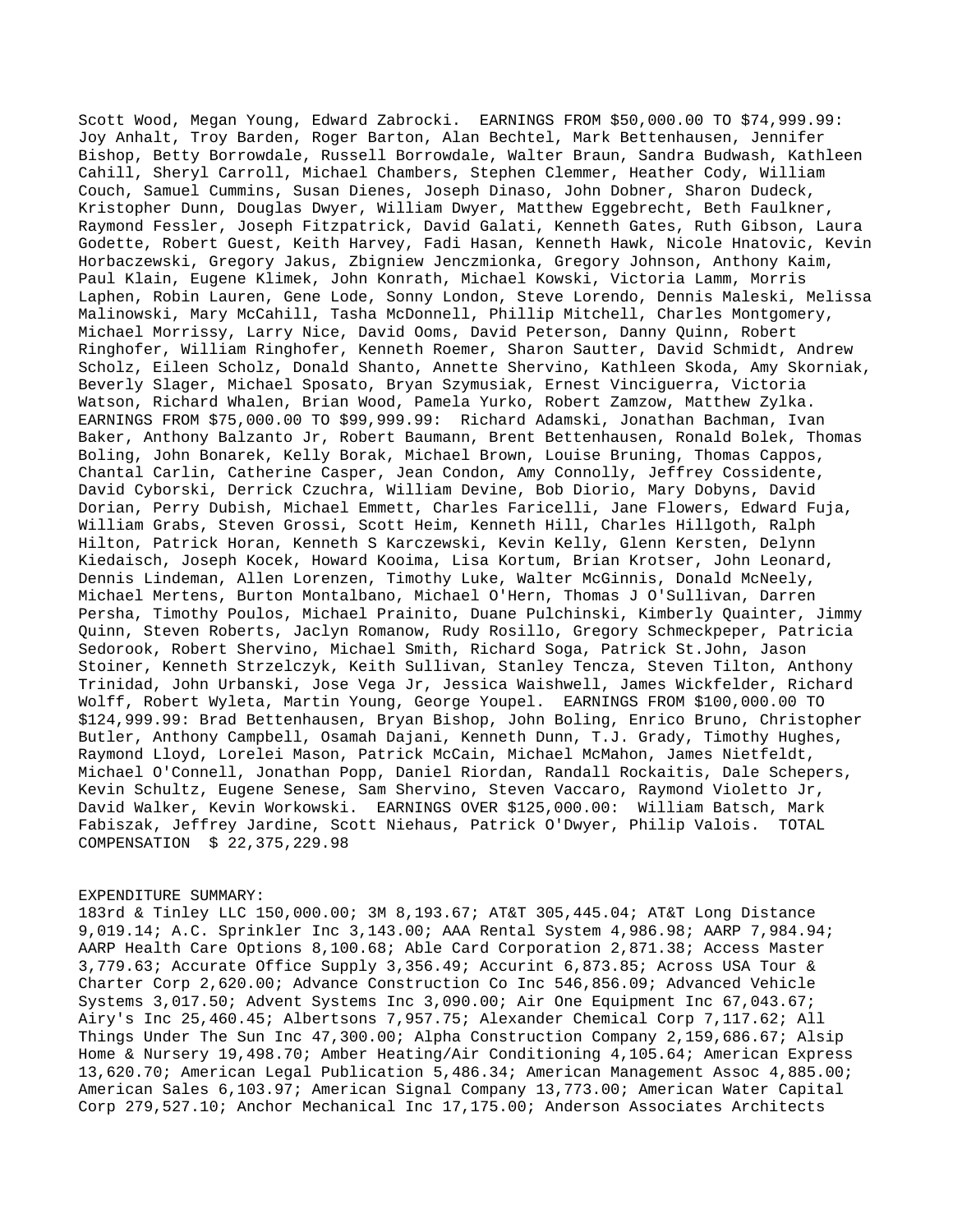8,565.00; Apple 2,747.00; Apple Books 11,011.93; Apple Chevrolet 2,699.66; Aries Industries Inc 4,957.22; ATB Appearance Inc 5,028.00; Atlas Supply Co Inc 4,344.85; Audiobooks America 4,071.26; Avalon Petroleum Co 102,017.59; Avtex Solutions LLC 33,123.00; Axis Response Group LLC 12,612.00; B & B Electronics Mfg Co 5,216.02; B & R Transmission DBA Multistate Transmission 5,042.84; B Allan Graphics 23,700.00; Baker & Taylor C02009-9 8,848.83; Baker & Taylor L02227-7 17,917.41; Baker & Taylor L52574-1 23,053.97; Baker & Taylor L52697-0 30,480.86; Baker & Taylor Dvd Lease 3,091.71; Baker & Taylor Ent. 75033771 9,977.18; Baker & Taylor L235110-2 10,261.91; Baker & Taylor L54777-8 17,128.10; Baker & Taylor-#75000638 13,654.70; Baker & Taylor, L411827 4,088.90; Barnes Distribution 25,424.23; Bechstein Construction 43,050.00; Best Technology Systems Inc 15,160.00; Bettenhausen Construction Serv 65,758.75; Bettenhausen Dodge 27,663.20; Robert Bettenhausen 5,030.33; Bisping Construction Company 79,376.00; Black Dirt Inc 2,775.00; Blane Canada Ltd 2,700.00; Janet L. Boling 19,304.00; John R. Boling 4,046.06; Thomas M. Boling 18,326.00; Bradford Systems Corp 26,968.96; Braniff Communications Inc 7,005.00; Bremen Community HSD 228 64,127.00; The Brewer Company 7,947.20; Brilliance Audio Inc 3,254.41; Brodart Co 17,336.79; Brook Electrical Distribution 41,026.67; Bruno Galatte Landscape 33,194.31; Business Districts Inc 33,665.34; Byte Sized Solutions LLC 3,600.00; C & M Pipe & Supply Co Inc 9,540.11; C J Erickson Plumbing 5,000.00; Camp Dresser & McKee Inc 74,950.73; Paul & John Cancialosi 30,582.00; Cargill Inc 167,202.40; Carlin-Moran Landscape Contrs 214,350.33; Cartegraph Systems Inc 9,400.00; Case Lots Inc 15,498.33; Catalina Kampground Inc 60,000.00; CBS Radio - WJMK-FM 10,000.00; CCP Industries Inc 3,254.18; CDS Office Technologies 4,424.06; CDW Government Inc 110,325.75; Ced/Efengee 45,551.46; Cellebrite USA 4,938.99; Center Point Large Print 2,702.78; Central Technology Inc 17,300.00; Certified Fleet Services Inc 58,428.70; Cesar's Equipment 4,149.98; Chapman And Cutler 12,330.34; Chase Card 11,229.36; Chicago Southland Conv. V B 181,454.58; Chicago Southland Economic Development Corporation 33,999.99; Chicago Title & Trust 643,448.50; Chicago Tribune 5,052.92; Chi-Town Harley-Davidson 36,066.82; Christiansen Farms 7,180.00; Christopher B.Burke Engineerng 12,000.90; Citibank 86,300.00; Citrix Systems Inc 5,450.92; Civiltech Engineering Inc 8,000.00; Clarke Envir.Mosquito Mangmnt 31,564.29; Brendan Clarke DBA Clarke's Trenching 2,700.00; Classic Party Rentals 16,602.69; Color Vision Ltd 2,780.47; Commonwealth Edison 321,023.23; Commission On Accreditation Law Enforcemnent Agencies Inc 4,325.00; Community Consolidated School District 146 1,069,472.00; Comprise Technologies Inc 8,143.00; Computer Component Repair Serv 3,248.50; Computerized Fleet Analysis 3,000.00; Conney Safety Products 8,489.07; Cons.High School District 230 100,000.00; Conserv FS Inc 25,446.86; Constellation Newenergy Inc 15,265.46; Cook County Collector 108,241.36; Cook County Recorder Of Deeds 10,144.50; Cook County Treasurer 52,260.68; Cosmopolitan Bldg Services 32,376.00; Countryside Lawn & Garden Inc 2,858.12; County Of Cook Illinois 3,204.25; Crana Homes 3,549.00; Creative Product Sourcing Inc 11,964.97; Crisis Center For South Suburbia 3,385.00; Crossmark Printing Inc 133,008.28; Crowe Horwath Llpchizek 36,500.00; Cryder Enterprises Inc 29,639.00; Currie Motors 82,654.92; D & B 4,470.00; D & B Power Associates Inc 4,029.00; D Construction 190,376.70; Damas Consulting Group Inc 4,550.00; Davis Concrete Construction 2,948.50; DCEO 7,873.00; Philip De Gregorio 7,857.86; Decatur Electronics 5,655.00; Dell Marketing 53,362.78; Demco 5,365.82; Denler Inc 83,505.00; Direct Safety Company 2,550.59; Diversified Inspections Inc 3,919.60; Kenneth Dunn 2,995.47; Durkin Electric Co Inc 9,998.00; Dustcatchers Inc 8,340.78; Dutch Valley Landscaping Inc 27,985.96; Dynamic Technologies DBA Ocean Systems 33,870.00; Dynasonics 3,070.70; Eagle Uniform Co Inc 29,144.45; East Jordan Iron Works Inc 47,889.93; Ebsco 34,329.67; Ecolab Pest Elimination Inc 3,582.00; Economics Research Associates 32,800.00; Ecoserve Corporation 2,562.00; Ed & Joe's Pizza 10,168.33; Ed's Body Shop Inc 15,180.84; Ehlers & Associates Inc 8,075.00; Elementary School District 159 227,241.00; Elite Elevator Systems Inc 2,728.00; Don Ellis DBA Midwest Sounds 5,900.00; Embroidery Now 3,417.50; Emergency Serv.Consulting Inc 25,000.00; Rodney Emling 4,750.00; Environmental Concepts 19,070.00; Enviro-Test Inc 3,412.00; Equipment Express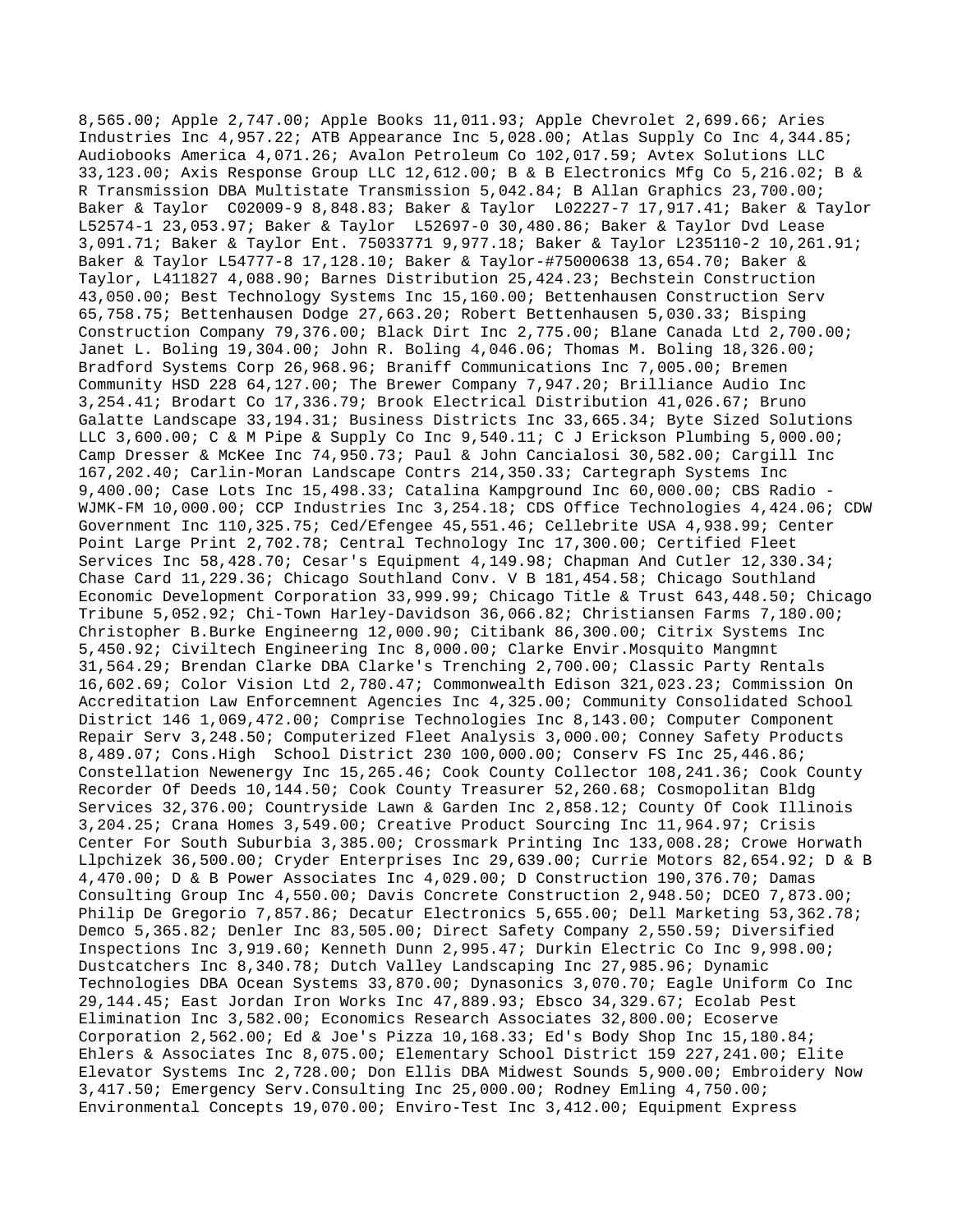3,189.00; Erie Landmark Company 12,299.00; Evans Consoles Inc 76,975.00; Evon's Trophies & Awards 15,767.76; Exclusive Constructn Serv.Inc 20,836.00; Exelon Energy Inc 158,286.83; Theresa M. Fabiszak 3,000.00; FCC Corporation 126,914.25; Fiordirosa Construction Co Inc 302,666.71; Five Alarm Fire & Safety Equip 4,525.87; Fleetwood Financial Corp 16,626.23; Claudette Flowers 4,232.66; FMP 12,037.63; Folgers Flag & Decorating Inc 31,485.10; Forest View Farms 14,585.00; Four Seasons Display Inc 19,242.00; Fox Valley Fire & Safety Co 431,342.50; Donna L. Framke DBA LeDeux Donnas 9,535.00; Donna M. Framke 3,806.74; Village of Frankfort 215,898.55; Freeway Ford Truck Sales Inc 4,817.75; G. W. Berkheimer Co Inc. 6,837.36; Gale Group 26,550.67; Gallagher & Henry Builders 3,000.00; Gallagher Materials Corp 12,906.00; Galls-An Aramark Co LLC 3,464.42; Gas City Ltd 166,676.99; Gasaway Distributors Inc 3,424.58; Gaskill & Walton Construction 9,000.00; Gasvoda & Associates Inc 54,720.85; Gayety's Chocolates 2,977.17; GE Money Bank/Amazon 3,355.02; GEA Architects Ltd 49,061.51; General Truck Parts/Equip.Co 6,831.02; Gerard & Roberts Constr Inc 10,285.00; Giant Maint. & Restoration Inc 6,250.00; Gil Hebard Guns Inc 14,358.22; Ginkgo Planning & Design Inc 50,610.00; Glatting Jackson Kercher Anglin Inc 3,682.88; Global Emergency Products Inc 4,600.44; GO Promotions 2,863.91; GO Travel 9,242.94; Goldy Locks 2,887.64; Glen Gorman 5,624.32; Grainger 3,929.76; Great America Leasing Corp 27,540.00; Grolier Online School Inc 3,983.00; Ground Crew Inc 48,358.45; Group 1 Solutions Inc 3,045.00; Hansen Development 69,805.20; Hanson Aggregates Inc 27,596.82; Harley Davidson Leasing 9,226.06; HD Supply Waterworks, Ltd 44,558.95; HD Supply White Cap Construction Supply 10,990.71; Healthcare Service Corporation 3,440,132.57; Heather's Haus 16,416.50; Heritage FS Inc 101,015.23; Heritage Microfilm 8,956.80; Highland Investments DBA Maaco Collision Repair 3,900.00; Highway Technologies Inc 12,568.07; Hitchcock Design Inc 39,823.81; HNTB-Great Lakes Division 52,016.52; Holiday Inn Select 21,950.05; Hoosier Fire Equipment Inc 61,086.80; House Of Doors Inc 3,515.35; HP Express Services 6,610.00; HP Financial Services 7,476.56; HUB International Scheer's 4,035.00; ICMA 103,864.93; Ideal Insurance Agency 10,168.00; IL Municipal Retirement Fund 1,284,710.67; IL Dept. Of Emplymt Security 2,725.00; Illinois Library Association 3,126.35; Illinois Municipal League 2,960.00; Illinois State Police 4,589.25; Illinois State Society 3,150.00; Illinois State Treasurer 6,868.10; Imaging Office Systems Inc 2,675.13; Industrial Roofing Serv Inc 6,998.68; Info Usa Marketing Inc 11,825.00; Ingalls Occupational Medicine 14,033.00; Ingram Library Services 33,784.81; Integrated Lakes Managemnt Inc 14,365.75; International Code Council Inc 54,313.50; Interstate Battery System 5,173.32; Intradyn Inc 4,498.00; IRMA 1,089,800.25; Iroquois Paving Corp 200,218.24; J & L Electronic Serv Inc 6,182.90; J & L Metal Doors Inc 2,572.91; J And R Sales And Service Inc 2,836.69; J. Merle Jones & Sons Inc 8,824.78; J. Russ And Company Inc 520,508.22; J.M.D. Sox Outlet Inc 20,359.32; Jack O'Malley & Assoc Ltd 19,225.00; JFNEW 8,175.50; JM Process Systems Inc 6,443.27; John Sexton Sand & Gravel 15,310.00; Joliet Suspension Inc 6,679.00; JR Tinley Park LLC & NR Tinley Park LLC 18,000.00; Julie Inc 6,055.15; K Brothers Fence Inc 2,592.00; Kaisercomm 67,793.34; Kapco/Kent Adhesive 6,032.75; Kenny Construction Company 676,484.80; Kevin Electric Co 7,210.35; K-Five Construction Corp 47,636.00; Killian Construction Co 10,555.00; Kimley-Horn & Assoc Inc 19,358.81; Kirby School District # 140 20,100.00; Klein Thorpe & Jenkins Ltd 646,754.99; Knox Company 2,569.00; Brian Krotser 2,720.47; Lacal Equipment Inc 5,552.90; Land And Lakes 12,577.62; Larry's Brake Service 2,559.00; Law Bulletin Publishing Co 7,636.16; Leads Online 2,988.00; Legat Architects Inc 192,944.73; Lewis Paper Place 6,345.03; Lexmor Engineering LLC 3,949.13; Library Partnership Trust 22,939.00; Life-Assist Incorporated 2,673.49; Lincoln Natl Life Ins Co 52,049.54; Lincoln Paving Company 12,824.30; Lincoln-Way Comm H.S. Dist 210 6,096.89; Linden Group Inc 21,600.00; Locateplus Corporation 3,995.53; Logical Technical Services 75,359.12; Lynn Montei Associates 4,230.30; M & J Water Service Products 8,986.16; M & M Auto Glass & Uphol.Serv 2,756.47; M.E.Simpson Company Inc 4,126.00; Madden Media 10,528.95; Majesty Maintenance Inc 71,004.24; Malcolm Pirnie, Inc 24,265.89; Malone & Maloney Inc 113,238.54; Marks Paint & Collision Inc 3,444.00; Marshall Cavendish 3,656.90; Richard A. Martens 3,211.00; Martin Implement 16,016.91; Martin Whalen O.S.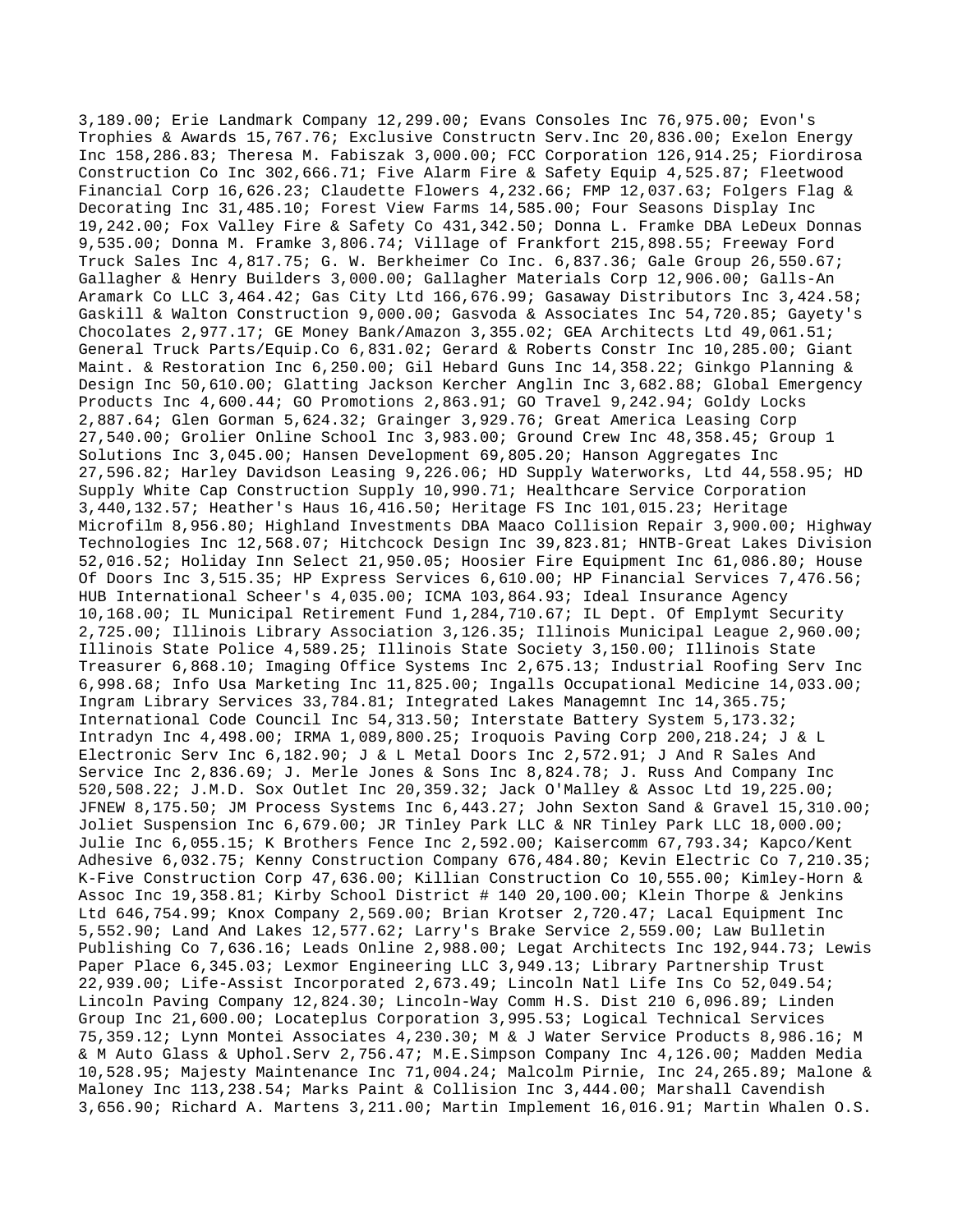Inc. 54,405.15; Mason Subaru 9,759.00; McGladrey & Pullen LLP 73,900.00; Meade Electric Company Inc 7,628.66; Meetings Media 5,000.00; Menards 19,136.87; Meridian IT Inc 19,828.28; Metra 38,909.45; Metro Power Inc 16,556.90; Metropolitan Industries Inc 13,531.50; Metropolitan Library System 39,219.26; Metropolitan Water Reclamation District of Greater Chicago 470,896.53; Micro Automation Inc 74,491.56; Micro City Computers 30,220.43; Microsystems Inc 2,858.20; Mid Continent Dev & Constr 625,847.82; Mid-American Water Inc 391,469.45; Midway Truck Parts 22,845.76; Midwest Fence Corp. 13,791.00; Midwest Floor Covering Inc 21,305.75; Midwest Ind. Lighting Inc 2,616.00; Midwest Suburban Publishing 11,597.41; Paul Mikols 5,000.00; Monroe Truck Equipment Inc 9,385.90; Morgan Birge & Assoc Inc 2,970.00; Morrill And Associates 12,000.00; Morton Salt 343,879.67; MPI Publications 9,647.50; Mr.Radiator & Air Cond Serv 4,003.92; Municipal Serv. Consulting Inc 265,458.63; My Bike 3,778.30; Myron 3,355.41; Napa Auto Parts 11,249.67; National Construction Rentals 5,330.94; National Economic Research Associates Inc 27,842.00; National League Of Cities 3,813.00; National Power Rodding Corp 35,820.10; Nationwide Retirement Fund 9,999.86; Newsbank 17,385.00; Nextel Communications 44,015.19; NFPA 3,661.99; Nicor Gas 50,739.15; North East Multi-Reg Training 19,846.23; Northeast Illinois R.R. Corp Metropolitan Rail-METRA 12,251.46; NuWay Disposal 2,910.57; Michael J. O'Connell 7,144.50; Odyssey Country Club 5,826.52; Ray O'Herron Co Inc 28,482.79; Ollis Book Corporation 14,092.17; Omnitrend 8,798.00; Onsite Communications Usa Inc 81,713.80; Oregon Aero Inc 2,606.25; Orland Township 3,460.00; Osco Incorporated 26,760.98; P.A.W.S. 4,000.00; P.T. Ferro Construction Company 721,281.08; Pace Systems Inc 52,351.94; Panatrol 14,515.00; Panduit Procurement Co LLC 6,682.36; Park Hardware 8,980.19; Park Plumbing 4,610.00; Patten Industries Inc 5,210.72; PCS Industries 6,078.99; Penton Media Inc 11,176.00; Personnel Strategies LLC 3,225.00; Petroleum Traders Corporation 54,959.39; Phoenix Fire Systems Inc 5,132.50; Piekarski & Sons Tree Service 4,000.00; Pitney Bowes Inc 8,859.32; Pitney Bowes Purchase Power 35,132.93; Pitney Bowes Reserve Account 10,500.00; Planning Resources 32,609.93; Police Department Services Inc 15,265.30; Pomp's Tire Service Inc 38,962.47; Timothy A. Poulos 2,566.27; Power Equipment Leasing Co 2,820.41; Power Seal Pipeline Prod.Corp 10,031.93; Prager Company 35,100.00; Prairie Int'l. Trucks Inc 123,467.00; Praxair/Gas Tech 3,315.75; Precision Control Systems Inc 8,601.00; Printers Quill 10,632.62; Propac 3,764.37; Proquest 13,449.96; Richard J. Puchalski 4,995.25; Quality Oil Inc 11,038.17; R & W Clark Construction Inc 49,732.00; R.A. Adams Enterprises Inc 12,018.33; Radio Disney Group LLC 6,400.00; Radio-Man 5,171.93; Random House Inc 6,592.20; Range Ventilation Design Inc 2,880.00; Ray's Auto Body 4,077.95; Record A Hit 6,383.25; Recorded Books Inc 9,291.07; Red Wing Shoe Store 3,394.00; Regent Title 391,800.00; Reliable Fire Equipment 4,431.15; Resource Management Associates 2,817.00; Rich Twp High School Dist 227 203,139.00; Richard J. Reimer Assoc LLC 18,849.51; Riddiford Roofing Co 104,033.10; Riverdale Auto Body 7,216.70; Robinson Engineering Co Ltd 1,453,300.72; Cory Rogers 3,500.00; Roof Management Inc 10,227.00; Rooster Audio/Visual Services 3,160.00; Ross Barney Architects 4,396.06; Ryan Companies 713,613.62; Safety Kleen 2,550.17; Sales Enterprise 19,835.30; Sam's Club Direct 32,289.68; Saunoris' 13,482.59; Schaaf Equipment Co Inc 4,557.49; Schaaf Window Co 22,896.37; Scholastic Library Publishing 3,811.40; Scot Decal Company Inc 10,621.25; Albert J. Siegers DBA Signs to You 14,379.18; Site Design Group Ltd 24,635.00; SKC Communication Products Inc 3,686.35; Sloane's Landscaping & Nursery 3,250.00; Smith Consulting Group 2,579.46; Smithereen Pest Management 3,725.00; South Shore Slag LLC 34,283.86; South Sub. Mayors & Managers 72,719.81; Southwest Industrial Care Ltd 3,275.00; Standard & Poor's 5,691.51; Standard Equipment Company 16,738.57; Stan's Landscaping 11,055.00; Staples Business Advantage 15,695.86; Staples Credit Plan 26,376.42; State Treasurer 6,707.04; Stephen A. Laser Associates 12,600.00; Stepp Equipment Company 12,025.00; Suburban Laboratories Inc 6,265.51; Summit Hill School Dist 161 17,663.96; Sungard Public Sector Inc 60,905.00; Sutton Ford Inc/Fleet Sales 205,984.61; Tapco 6,391.54; Stanley J. Tencza 3,092.56; Teng & Associates Inc 141,206.25; Teng Construction LLC 670,088.50; Terry's Lincoln-Mercury Inc 3,402.99; Testing Service Corp 2,600.00; The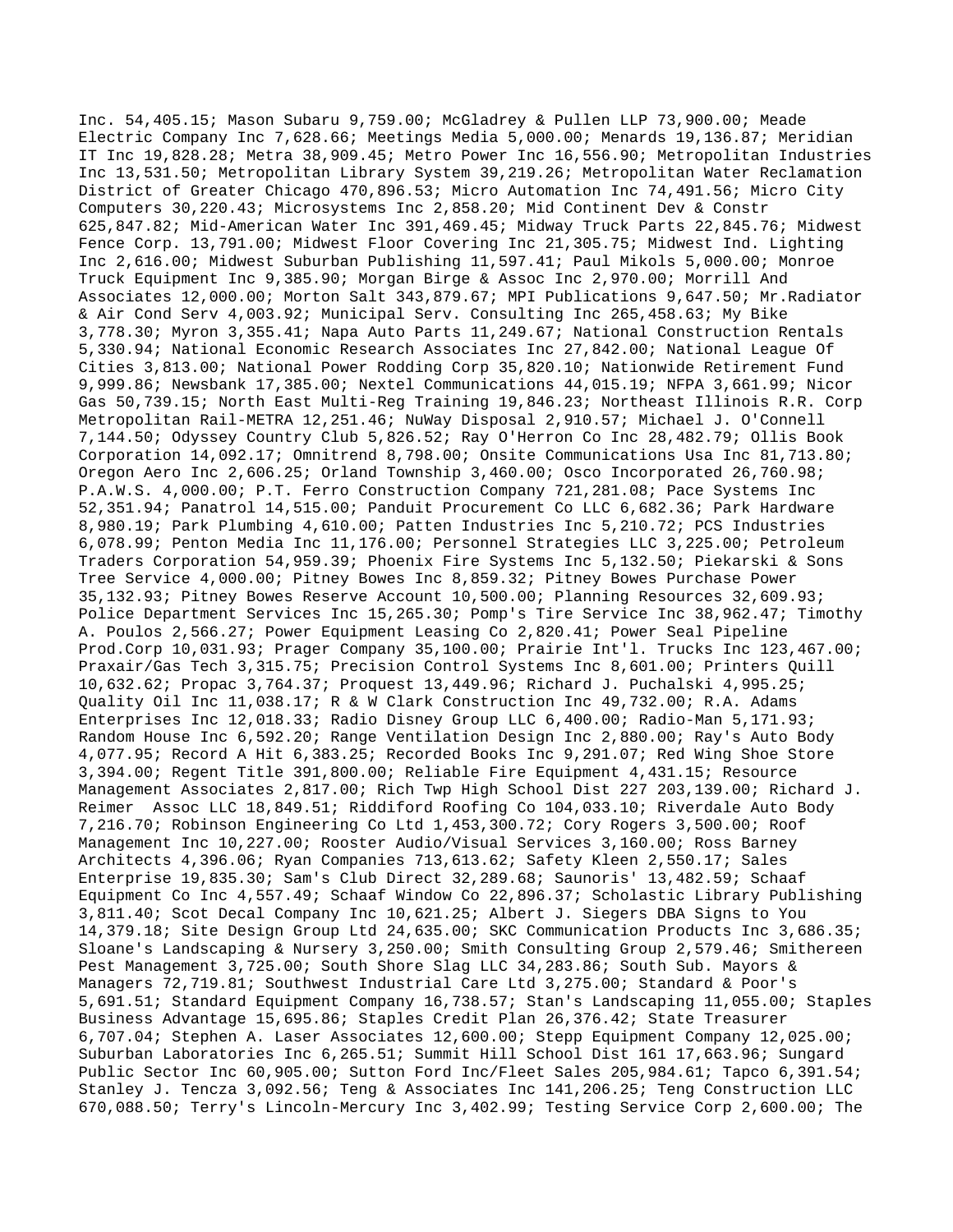Amish Furniture Shop 3,954.00; The Bank Of New York 2,012,253.76; The Child's World 2,566.95; The Condon Group Ltd 4,854.00; The Gorman Group Ltd 24,250.00; The Penworthy Company 5,059.77; Third Dist Fire Chief's Assoc 9,455.00; Thompson Elevator Inspection Service Inc 14,798.00; Thornton Equipment Services 29,611.50; Thyssenkrupp Elevator Corp 3,083.40; Tinley Park - Park District 15,779.52; Tinley Park Chamber/Commerce 8,751.56; Tinley Park High School 3,370.00; Tinley Park Historical Society 6,427.00; Tinley Park Hotel & Convention Center LLC 7,250.00; Tinley Park LLC 546,856.09; Tinley South Condo Assoc 7,450.00; Tinley Square LLC 10,295.00; Total Automation Concepts Inc 3,932.37; Trace Ambulance Serv Inc 780,333.42; Traffic Control & Protection 8,376.73; Trane 5,988.92; Treasurer, State Of IL. IDOT 49,906.48; Trihedral Engineering Limited 7,487.25; The Trolley Car & Bus Company 2,730.00; Trugreen Chemlawn 21,802.30; Tyler Technologies Inc 113,954.66; U.S. Conference Of Mayors 3,489.00; UCN Inc 4,153.85; UGN Inc 4,000.00; United Methodist Church 5,680.00; United States Postal Service 67,360.07; Urban Communications Inc 10,428.00; US Treasury 1,144,649.93; USA Blue Book 11,261.31; USA Mobility Wireless Inc 28,823.25; Valley Security Company 5,220.00; Verizon Wireless 41,611.40; Village Of Oak Lawn 6,262,229.93; Village Of Tinley Park 246,878.29; Raymond Violetto Jr 11,229.43; Vision Integrated Graphics LLC 56,301.58; Voss Equipment Inc 34,303.62; Warren Oil Co 165,640.79; Waste Management 9,255.00; Water Services Co 264,524.26; Wells Fargo Bank Minnesota NA 3,943,840.11; West 2,789.95; Western Utilitiy 31,420.00; WGN Radio 14,995.00; White Cap Construction Supply 13,723.98; Wholesale Direct Inc 4,160.55; Will Co Governmental League 2,773.00; Will County CED 10,000.00; Wille Brothers Company 37,941.12; Wilson Rental Inc 2,560.90; Woldhuis Farms Sunrise Greenhouse Inc 2,625.00; Wolf Camera 4,123.35; World Book Inc 2,763.00; Xerox Corporation 4,849.14; Zettlmeier's Bakery 2,501.37; Total Vendors Less Than \$2,500.00 672,193.82; Total FY2009 Disbursements 46,979,328.04